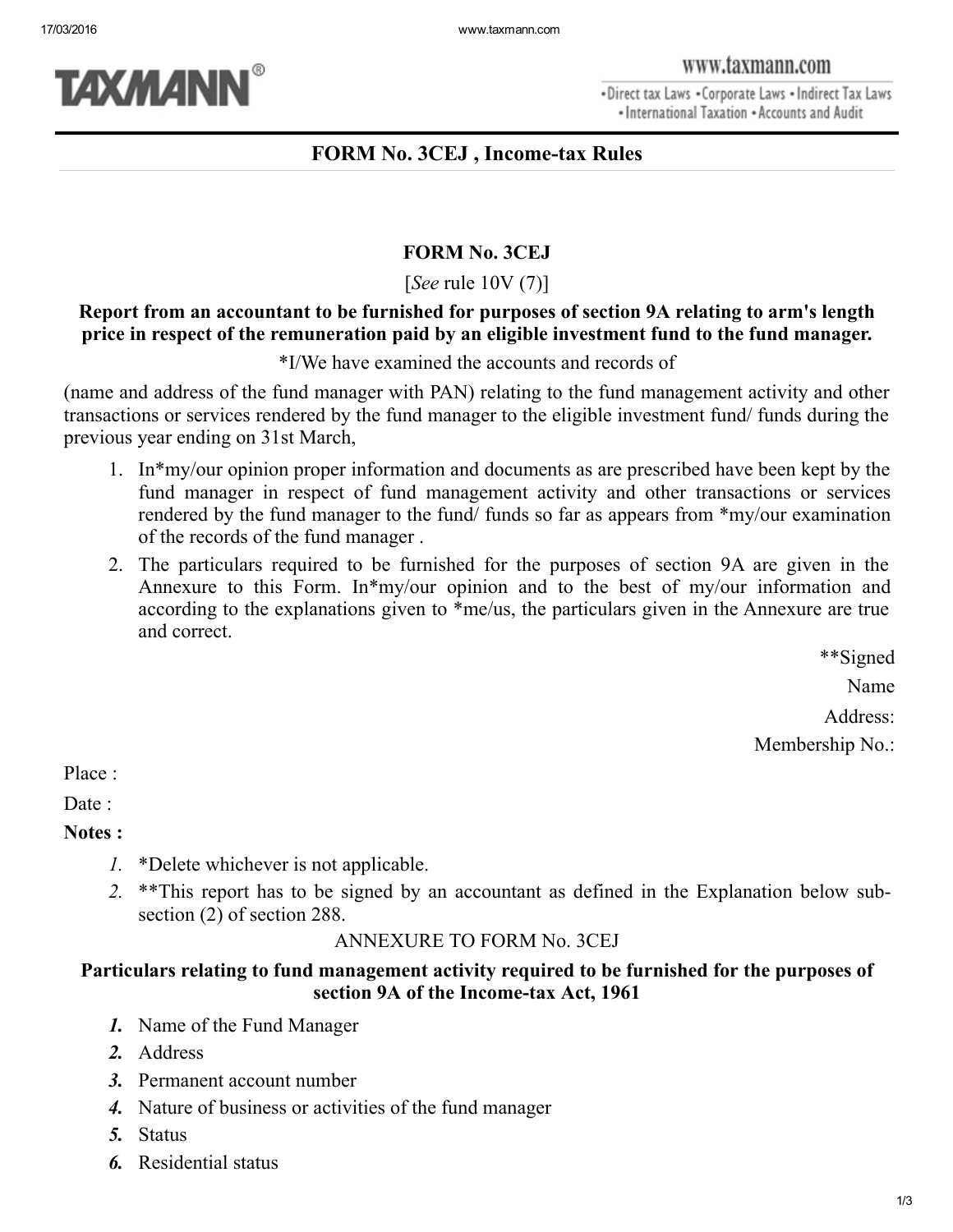- 7. Details of SEBI registration
	- (a) Regulation under which registered
	- (b) Registration number and date
- 8. Previous year ended
- 9. Assessment year
- 10. Aggregate value of remuneration received from the eligible fund/funds as per books of account
- 11. List of eligible investment funds for whom the fund manager has undertaken the fund management activity , with the following details :
	- (a) Name of the offshore fund.
	- (b) Country of residence of the fund
	- (c) Whether the fund manager is an employee of the fund Yes/No
	- (d) Whether the fund manager is a connected person of the Fund Yes/No
	- (e) The amount of profit accruing or arising, during the previous year, to the fund from the activities carried out through the fund manager
	- (f) The amount out of (e) to which the fund manager along with its connected persons is, directly or indirectly, entitled to
- 12. Particulars of remuneration received in respect of each eligible investment fund and each activity undertaken ( if such activity is separately remunerated):
	- (a) Name and address of the fund for which the fund management activity has been undertaken.
	- (b) Description of the activity.
	- (c) Total amount received or receivable in respect of the activity—
		- (i) as per books of account;
		- (ii) as computed by the fund manager having regard to the arm's length price.
- (d) Method used for determining the arm's length price  $[See section 92C(1)]$
- 13. Particulars in respect of any other transaction undertaken by the fund manager with /on behalf of the eligible investment fund:
	- (a) Has the fund manager entered into any other transaction or rendered any other service to the eligible investment fund or on behalf of the fund, but not specifically referred to above?
	- (b) If 'yes' provide the following details in respect of each fund and each transaction or service :
		- (a) Name and address of the eligible investment fund with which the transaction has been entered or to whom services have been rendered
		- (b) Description of the transaction/ nature of service.
		- (c) Amount paid/received or payable/receivable on account of such transaction/ service —
			- as per books of account;
			- as computed by the fund manager having regard to the arm's length price.
		- (d) Method used for determining the arm's length price  $[See section 92C(1)].$